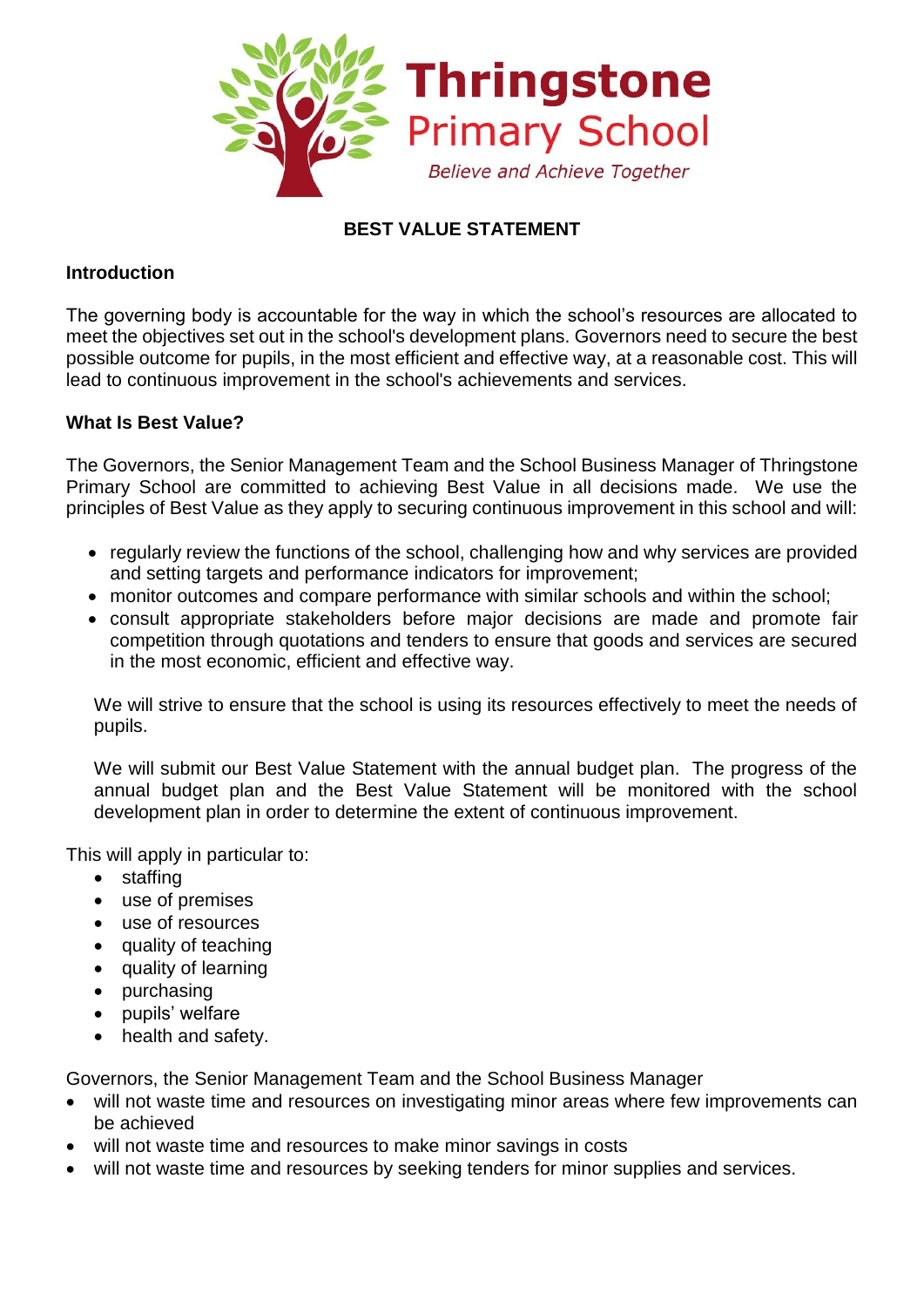The pursuit of minor improvements or savings is not cost effective if the administration involves substantial time or costs. Time wasted on minor improvements or savings can also distract management from more important or valuable areas.

## **Staffing**

Governors, the Senior Management Team and the School Business Manager will deploy staff to provide best value in terms of quality of teaching, quality of learning, adult-pupil ratio and curriculum management, given available resources.

### **Use of Premises**

Governors, the Senior Management Team and the School Business Manager will consider the allocation and use of teaching areas, support areas and communal areas, to provide the best environment for teaching & learning, for support services, and for communal access to central resources.

### **Use of Resources**

Governors, the Senior Management Team and the School Business Manager will deploy equipment, materials and services to provide pupils and staff with resources which support quality of teaching and quality of learning.

### **Teaching**

Governors and the Senior Management Team will review the quality of curriculum provision and quality of teaching, to provide parents and pupils with:

- a curriculum which meets national requirements and the needs of pupils
- teaching which builds on previous learning and has high expectations for children's achievement.

### **Learning**

Governors and the Senior Management Team will review the quality of children's learning to provide teaching which enables children to achieve nationally expected progress, e.g. setting of annual pupil achievement targets.

### **Purchasing**

Governors, the Senior Management Team and the School Business Manager will develop procedures for assessing need, and obtaining goods and services which provide "best value" in terms of suitability, efficiency, time and cost. Measures already in place include:

- competitive tendering procedures (e.g. for goods and services above £6,000)
- procedures for accepting "best value" quotes, which are not necessarily the cheapest (e.g. suitability for purpose and quality of workmanship)
- procedures which minimise office time by the purchase of certain goods or services under £500 direct from known, reliable suppliers, such as ESPO.

### **Learning Environment**

Governors, the Senior Management Team and the School Business Manager will review the quality of the school environment and the school ethos, in order to provide a supportive environment conducive to learning and recreation.